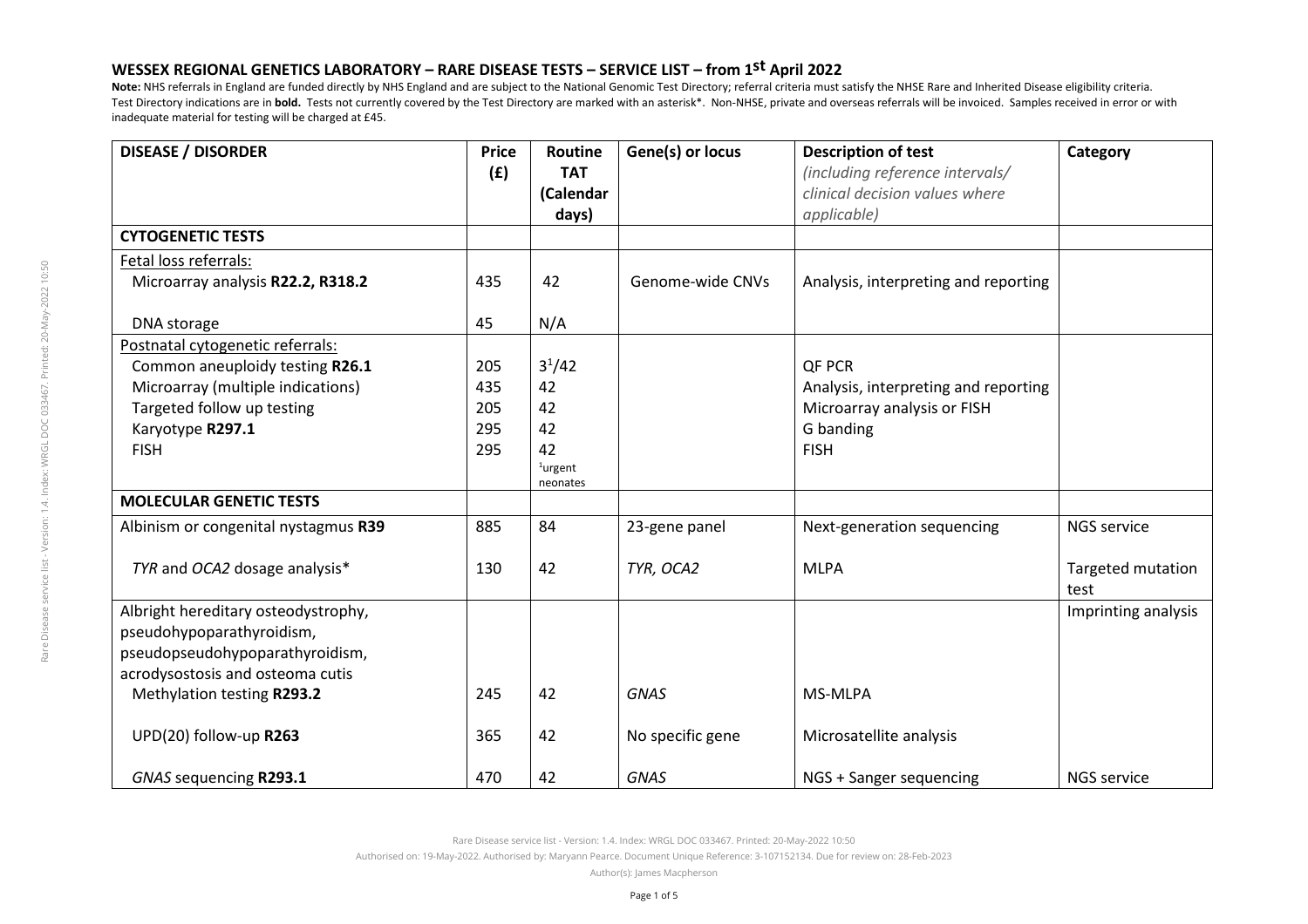**Note:** NHS referrals in England are funded directly by NHS England and are subject to the National Genomic Test Directory; referral criteria must satisfy the NHSE Rare and Inherited Disease eligibility criteria. Test Directory indications are in **bold.** Tests not currently covered by the Test Directory are marked with an asterisk\*. Non-NHSE, private and overseas referrals will be invoiced. Samples received in error or with inadequate material for testing will be charged at £45.

| Alpha 1 - antitrypsin deficiency R191         | 245                                                  | 42 | SERPINA1                                                      | Two common mutations (S & Z) | Targeted mutation<br>test |  |  |
|-----------------------------------------------|------------------------------------------------------|----|---------------------------------------------------------------|------------------------------|---------------------------|--|--|
| Angelman syndrome R47                         |                                                      |    |                                                               |                              | Imprinting analysis       |  |  |
| Chromosome 15 abnormalities                   | 245                                                  | 42 | SNURF:TSS-DMR                                                 | MS-MLPA                      |                           |  |  |
|                                               |                                                      |    |                                                               |                              |                           |  |  |
| UPD(15) follow-up R263                        | 365                                                  | 42 | No specific gene                                              | Microsatellite analysis      |                           |  |  |
| Aortopathy panel                              | See Thoracic aortic aneurysm or dissection           |    |                                                               |                              |                           |  |  |
| Beckwith-Wiedemann syndrome R49; isolated     |                                                      |    |                                                               |                              |                           |  |  |
| hemihypertrophy or macroglossia R50           |                                                      |    |                                                               |                              |                           |  |  |
| Chromosome 11 abnormalities (ICR1 and ICR2)   | 245                                                  | 42 | H19-IGF2:IG-DMR,                                              | MS-MLPA                      | Imprinting analysis       |  |  |
|                                               |                                                      |    | KCNQ1OT1:TSS-DMR                                              |                              |                           |  |  |
|                                               |                                                      |    |                                                               |                              |                           |  |  |
| UPD(11) follow-up R263                        | 365                                                  | 42 | 11p15.5                                                       | Microsatellite analysis      |                           |  |  |
|                                               |                                                      |    |                                                               |                              |                           |  |  |
| <b>CDKN1C</b> sequencing R49.3                | 370                                                  | 42 | CDKN1C                                                        | Sanger sequencing            | Single gene screen        |  |  |
| Blepharophimosis, ptosis and epicanthus       | 485                                                  | 42 | FOXL2                                                         | Full mutation screen + MLPA  | Single gene screen        |  |  |
| inversus (BPES) R43                           |                                                      |    |                                                               | + fragment analysis          |                           |  |  |
| Breast/ovarian cancer                         | See Inherited breast cancer and ovarian cancer       |    |                                                               |                              |                           |  |  |
| Ovarian cancer                                | See Inherited ovarian cancer (without breast cancer) |    |                                                               |                              |                           |  |  |
| Chronic myeloid leukaemia (CML)               | See Oncology genetics page on our website            |    |                                                               |                              |                           |  |  |
| Chronic lymphoblastic leukaemia (CLL)         | See Oncology genetics page on our website            |    |                                                               |                              |                           |  |  |
| Confirmation of variants (e.g. from research  | 130                                                  | 42 | Please note: these may be sent to other specialist            |                              | <b>Targeted mutation</b>  |  |  |
| studies or non-accredited sources)            |                                                      |    | laboratories for testing as appropriate or where specified by | test                         |                           |  |  |
|                                               |                                                      |    | the National Genomic Test Directory; prices for outsourced    |                              |                           |  |  |
|                                               |                                                      |    | tests may differ from those quoted here.                      |                              |                           |  |  |
| Cowden syndrome                               | See PTEN hamartoma tumour syndrome                   |    |                                                               |                              |                           |  |  |
| <b>Cystic fibrosis</b>                        |                                                      |    |                                                               |                              | Targeted mutation         |  |  |
| Routine diagnostic or carrier testing R184.1, | 245                                                  | 42 | <b>CFTR</b>                                                   | 50 most common UK mutations  | test                      |  |  |
| R185.1                                        |                                                      |    |                                                               |                              |                           |  |  |
|                                               |                                                      |    |                                                               |                              |                           |  |  |
| Urgent carrier testing R185.1                 | 245                                                  | 14 | <b>CFTR</b>                                                   | 50 most common UK mutations  |                           |  |  |

Rare Disease service list - Version: 1.4. Index: WRGL DOC 033467. Printed: 20-May-2022 10:50

Authorised on: 19-May-2022. Authorised by: Maryann Pearce. Document Unique Reference: 3-107152134. Due for review on: 28-Feb-2023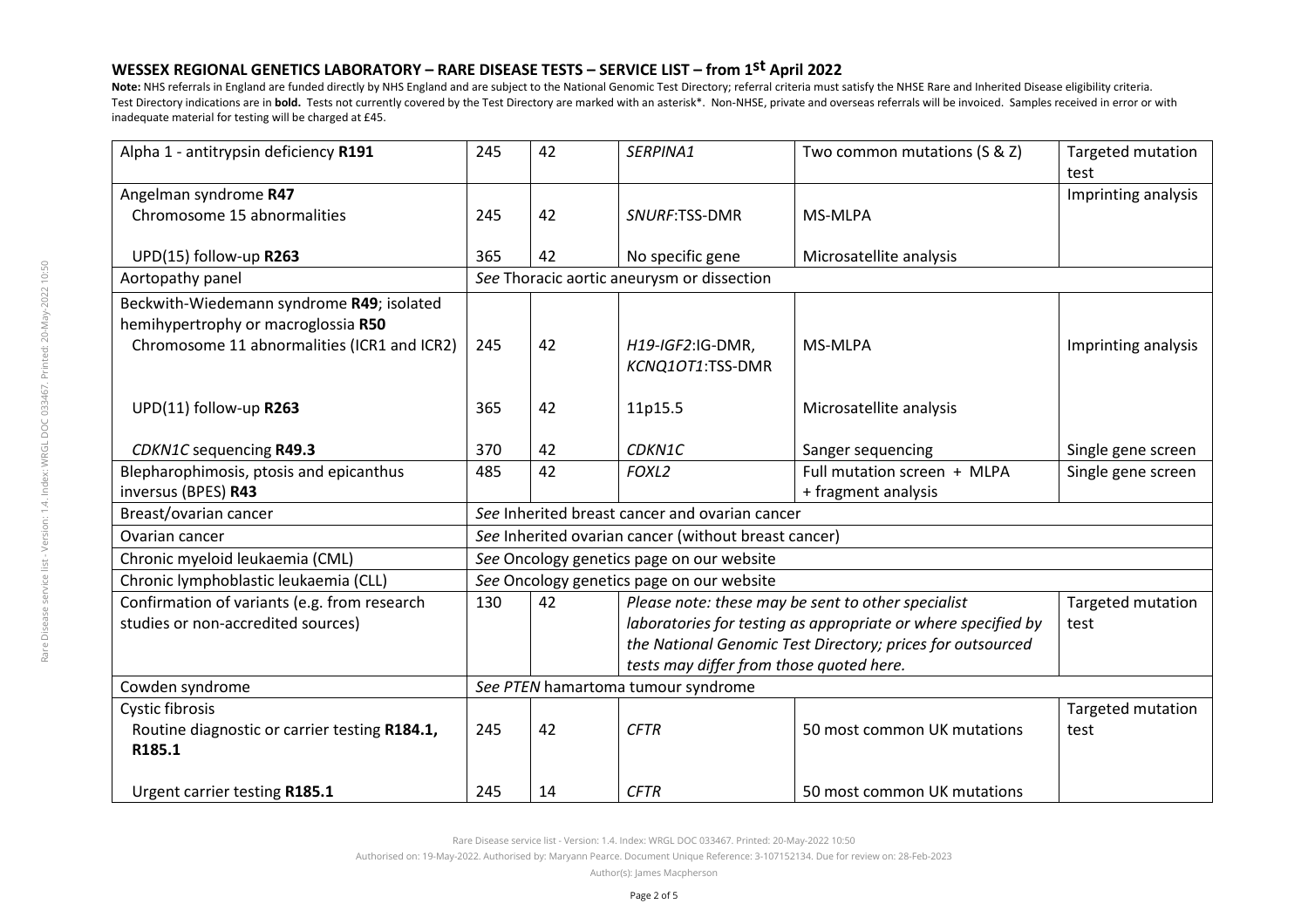**Note:** NHS referrals in England are funded directly by NHS England and are subject to the National Genomic Test Directory; referral criteria must satisfy the NHSE Rare and Inherited Disease eligibility criteria. Test Directory indications are in bold. Tests not currently covered by the Test Directory are marked with an asterisk\*. Non-NHSE, private and overseas referrals will be invoiced. Samples received in error or with inadequate material for testing will be charged at £45.

| Newborn screen from blood spots R253             | 130                                                     | 4 working<br>days | <b>CFTR</b>                                                   | 4 most common UK mutations                         |                           |  |
|--------------------------------------------------|---------------------------------------------------------|-------------------|---------------------------------------------------------------|----------------------------------------------------|---------------------------|--|
| Factor V Leiden and Prothrombin mutations*       | 245                                                     | 42                | F5, F2                                                        | NGS genotyping                                     | Targeted mutation<br>test |  |
| Familial testing for known variants              | 245                                                     |                   |                                                               | Please note: these may be sent to other specialist | Targeted mutation         |  |
| Predictive testing R242                          |                                                         | 14                | laboratories for testing as appropriate or where specified by |                                                    | test                      |  |
| Carrier testing R244                             |                                                         | 42                | the National Genomic Test Directory; prices for outsourced    |                                                    |                           |  |
| Parental/segregation testing R375                |                                                         | 42                | tests may differ from those quoted here.                      |                                                    |                           |  |
| Haematological malignancies                      | See Oncology genetics page on our website               |                   |                                                               |                                                    |                           |  |
| Haemochromatosis                                 | See Iron overload - hereditary haemochromatosis testing |                   |                                                               |                                                    |                           |  |
| Hypogonadotropic hypogonadism R148               |                                                         |                   |                                                               |                                                    |                           |  |
| 14-gene panel                                    | 885                                                     | 84                | 14-gene panel                                                 | Next-generation sequencing                         | <b>NGS service</b>        |  |
| Inherited breast cancer and ovarian cancer R208  | 775                                                     |                   | BRCA1, BRCA2, PALB2                                           | Next-generation sequencing                         | <b>NGS service</b>        |  |
| Routine                                          |                                                         | 42                |                                                               | + MLPA for BRCA1 and BRCA2                         |                           |  |
| Urgent (including mainstream referrals)          |                                                         | 21                |                                                               |                                                    |                           |  |
| Inherited ovarian cancer (without breast cancer) | 885                                                     | 42                | 8-gene panel                                                  | Next-generation sequencing                         | <b>NGS service</b>        |  |
| <b>R207</b>                                      |                                                         |                   |                                                               | + MLPA for BRCA1 and BRCA2                         |                           |  |
| Iron overload - hereditary haemochromatosis      | 245                                                     | 42                | <b>HFE</b>                                                    | Two common mutations                               | Targeted mutation         |  |
| testing R95                                      |                                                         |                   |                                                               |                                                    | test                      |  |
| Kagami-Ogata syndrome R268                       |                                                         |                   |                                                               |                                                    | Imprinting analysis       |  |
| Methylation abnormalities                        | 245                                                     | 42                | MEG3:TSS-DMR                                                  | Methylation-sensitive MLPA                         |                           |  |
|                                                  |                                                         |                   |                                                               |                                                    |                           |  |
| Paternal UPD(14) follow-up R263                  | 365                                                     | 42                | No specific gene                                              | Microsatellite analysis                            |                           |  |
| Kallmann syndrome                                | See Hypogonadotropic hypogonadism                       |                   |                                                               |                                                    |                           |  |
| Marfan syndrome                                  | See Thoracic aortic aneurysm or dissection              |                   |                                                               |                                                    |                           |  |
| Multi-locus imprinting disorder R417.1           | 245                                                     | 42                | No specific gene                                              | Methylation-sensitive MLPA for                     | Imprinting analysis       |  |
|                                                  |                                                         |                   |                                                               | chromosomes 6, 7, 11, 14, 15, 19                   |                           |  |
|                                                  |                                                         |                   |                                                               | and 20                                             |                           |  |
| Myeloproliferative neoplasia (MPN)               | See Oncology genetics page of our website               |                   |                                                               |                                                    |                           |  |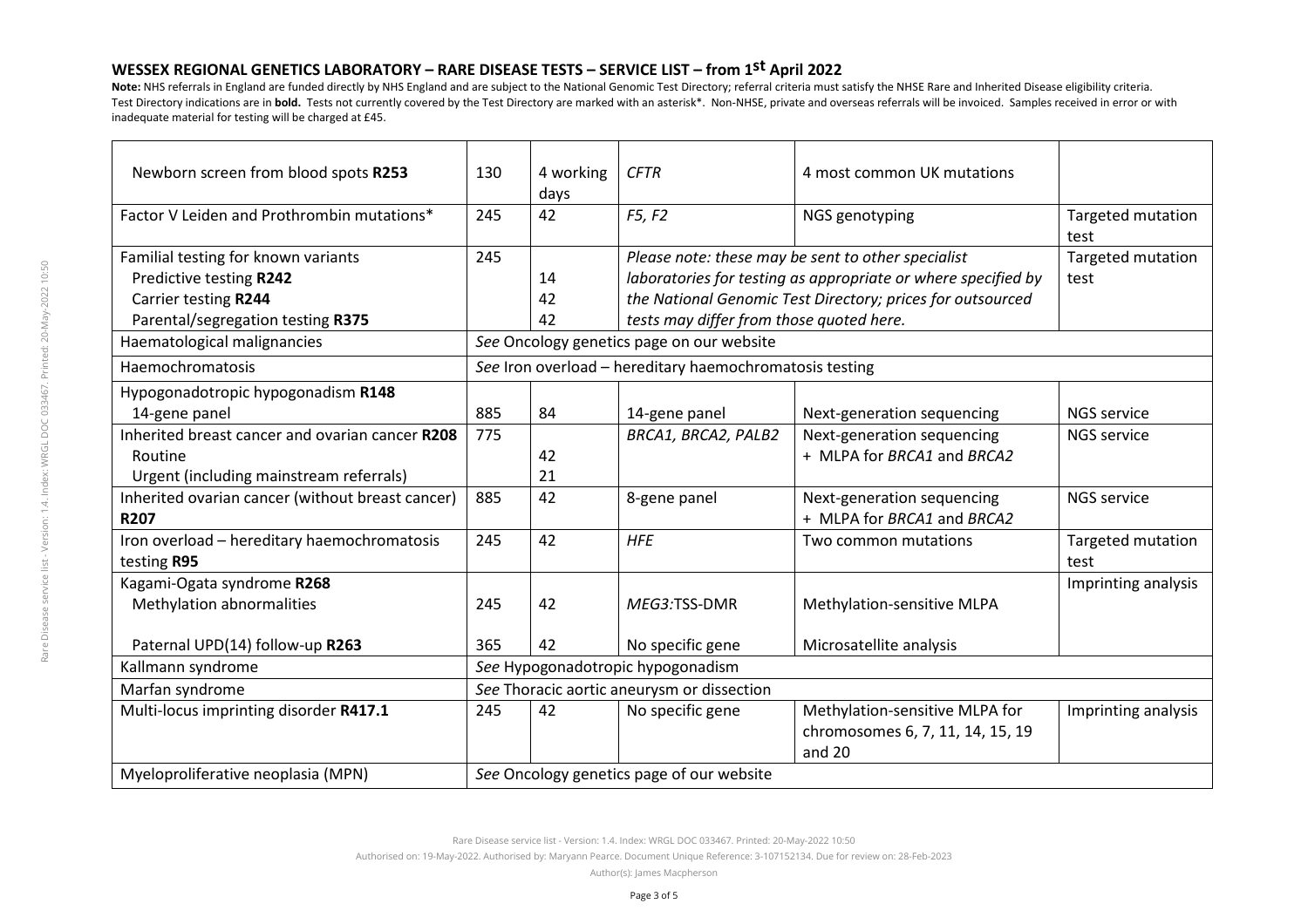**Note:** NHS referrals in England are funded directly by NHS England and are subject to the National Genomic Test Directory; referral criteria must satisfy the NHSE Rare and Inherited Disease eligibility criteria. Test Directory indications are in **bold.** Tests not currently covered by the Test Directory are marked with an asterisk\*. Non-NHSE, private and overseas referrals will be invoiced. Samples received in error or with inadequate material for testing will be charged at £45.

| Neurofibromatosis type 1 (NF1) R222              | 775                                    | 42 | NF1, SPRED1                                                   | Next-generation sequencing       | <b>NGS service</b>  |  |
|--------------------------------------------------|----------------------------------------|----|---------------------------------------------------------------|----------------------------------|---------------------|--|
| (including Legius syndrome*)                     |                                        |    |                                                               | + MLPA for NF1                   |                     |  |
| Oculopharyngeal muscular dystrophy (OPMD)        | 130                                    | 42 | PABPN1                                                        | <b>Fluorescent PCR</b>           | Repeat expansion    |  |
| <b>R75</b>                                       |                                        |    |                                                               | (Normal: 10 repeats; Pathogenic: | test                |  |
|                                                  |                                        |    |                                                               | 11-17 repeats)                   |                     |  |
| Prader-Willi syndrome R48                        |                                        |    |                                                               |                                  | Imprinting analysis |  |
| Chromosome 15 abnormalities                      | 245                                    | 42 | SNURF:TSS-DMR                                                 | MS-MLPA                          |                     |  |
|                                                  |                                        |    |                                                               |                                  |                     |  |
| UPD(15) follow-up R263                           | 365                                    | 42 | No specific gene                                              | Microsatellite analysis          |                     |  |
| Prenatal testing for known pathogenic variants*  | 375                                    | 3  | Please note: these may be sent to other specialist            |                                  | Targeted mutation   |  |
| (to include maternal cell contamination testing  |                                        |    | laboratories for testing as appropriate or where specified by | test                             |                     |  |
| R321 where a maternal sample is available)       |                                        |    | the National Genomic Test Directory; prices for outsourced    |                                  |                     |  |
|                                                  |                                        |    | tests may differ from those quoted here.                      |                                  |                     |  |
| Primary ciliary dyskinesia (PCD)                 | See Respiratory ciliopathies           |    |                                                               |                                  |                     |  |
| Pseudohypoparathyroidism (PHP)                   | See Albright hereditary osteodystrophy |    |                                                               |                                  |                     |  |
| PTEN hamartoma tumour syndrome R213              | 485                                    | 42 | <b>PTEN</b>                                                   | Mutation screening by NGS + MLPA | NGS service         |  |
| Respiratory ciliopathies including non-CF        | 1050                                   | 84 | 46-gene panel                                                 | Next-generation sequencing       | NGS service         |  |
| bronchiectasis R189                              |                                        |    |                                                               |                                  |                     |  |
| RNA studies (investigating the effect of         | 615                                    | 42 | No specific gene                                              | Analysis of DNA variants for     | Specialised testing |  |
| sequence variants on splicing) R296              |                                        |    |                                                               | splicing abnormalities           |                     |  |
| Russell-Silver syndrome                          | See Silver-Russell syndrome            |    |                                                               |                                  |                     |  |
| Silver-Russell syndrome (Growth failure in early |                                        |    |                                                               |                                  | Imprinting analysis |  |
| childhood) R147.2                                |                                        |    |                                                               |                                  |                     |  |
| Chromosome 11 abnormalities (ICR1 only)          | 245                                    | 42 | H19-IGF2:IG-DMR,                                              | MS-MLPA                          |                     |  |
| and UPD(7) analysis                              |                                        |    | GRB10:alt-TSS-DMR,                                            |                                  |                     |  |
|                                                  |                                        |    | MEST:alt-TSS-DMR                                              |                                  |                     |  |
|                                                  |                                        |    |                                                               |                                  |                     |  |
| UPD(11) follow-up R263                           | 365                                    | 42 | No specific gene                                              | Microsatellite analysis          |                     |  |
|                                                  |                                        |    |                                                               |                                  |                     |  |
| Thoracic aortic aneurysm or dissection (TAAD)    | 1050                                   | 84 | 32-gene panel                                                 | Next-generation sequencing       | <b>NGS service</b>  |  |
| R125                                             |                                        |    |                                                               | + MLPA for FBN1 only             |                     |  |

Rare Disease service list - Version: 1.4. Index: WRGL DOC 033467. Printed: 20-May-2022 10:50

Authorised on: 19-May-2022. Authorised by: Maryann Pearce. Document Unique Reference: 3-107152134. Due for review on: 28-Feb-2023